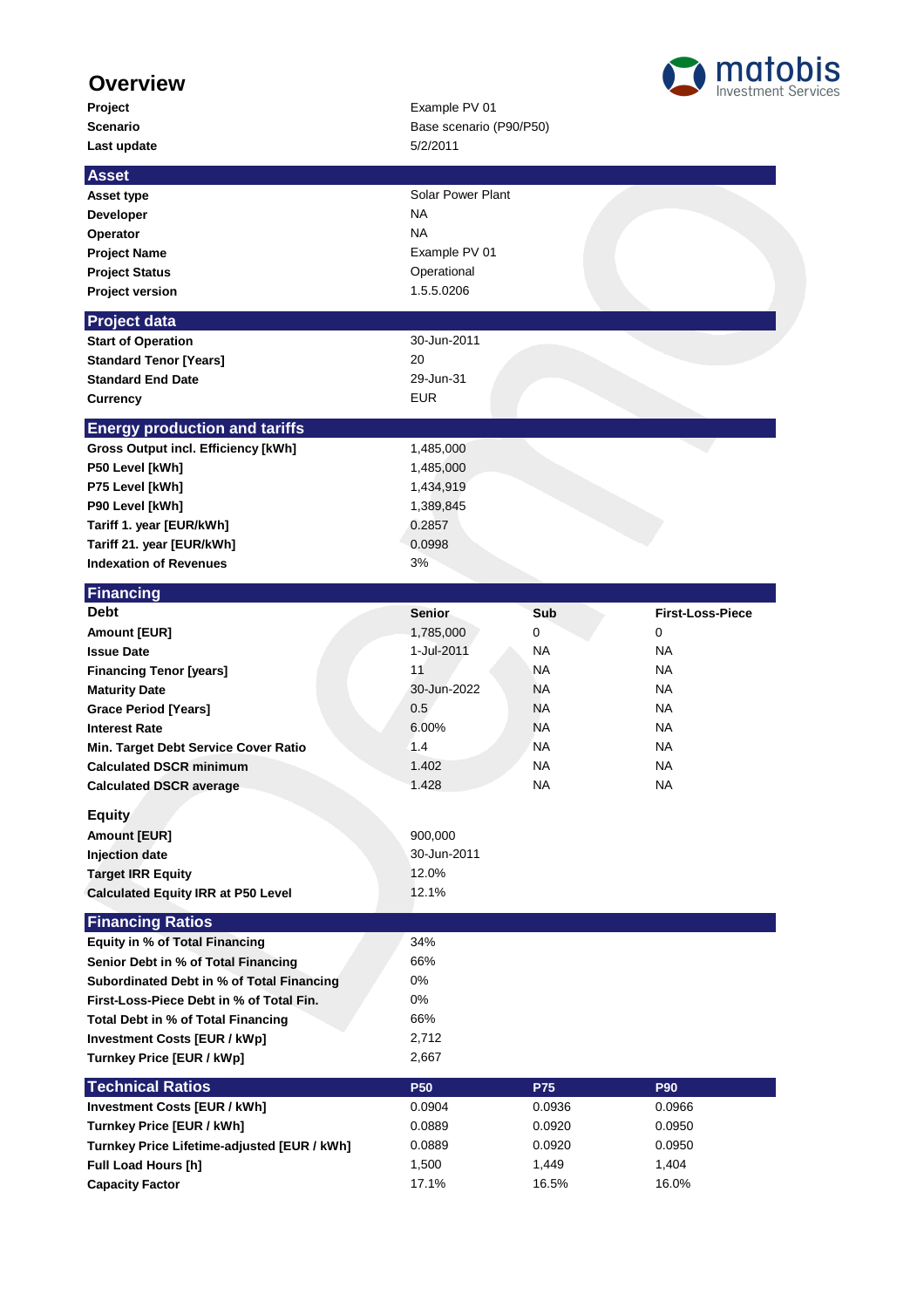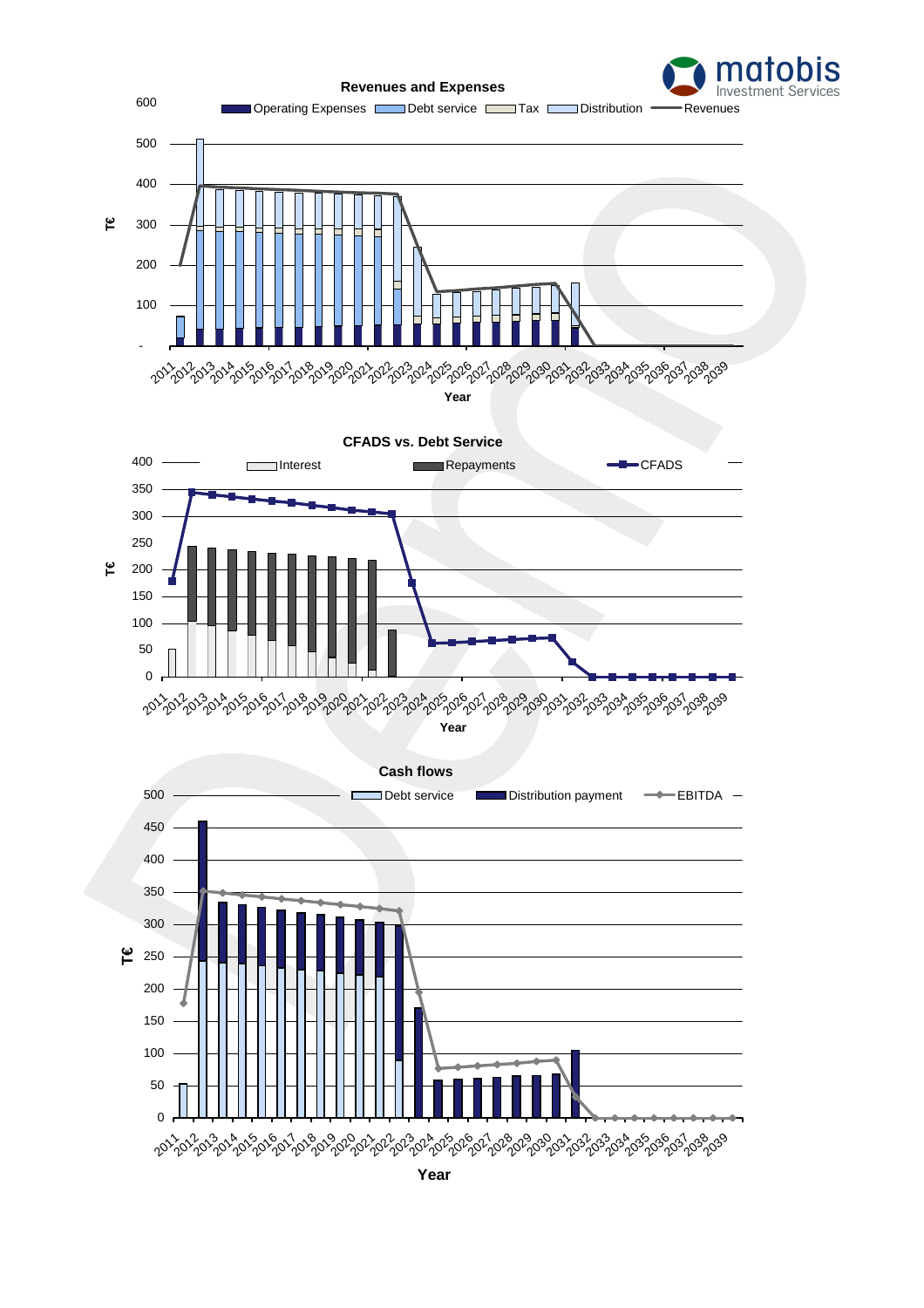

**Year**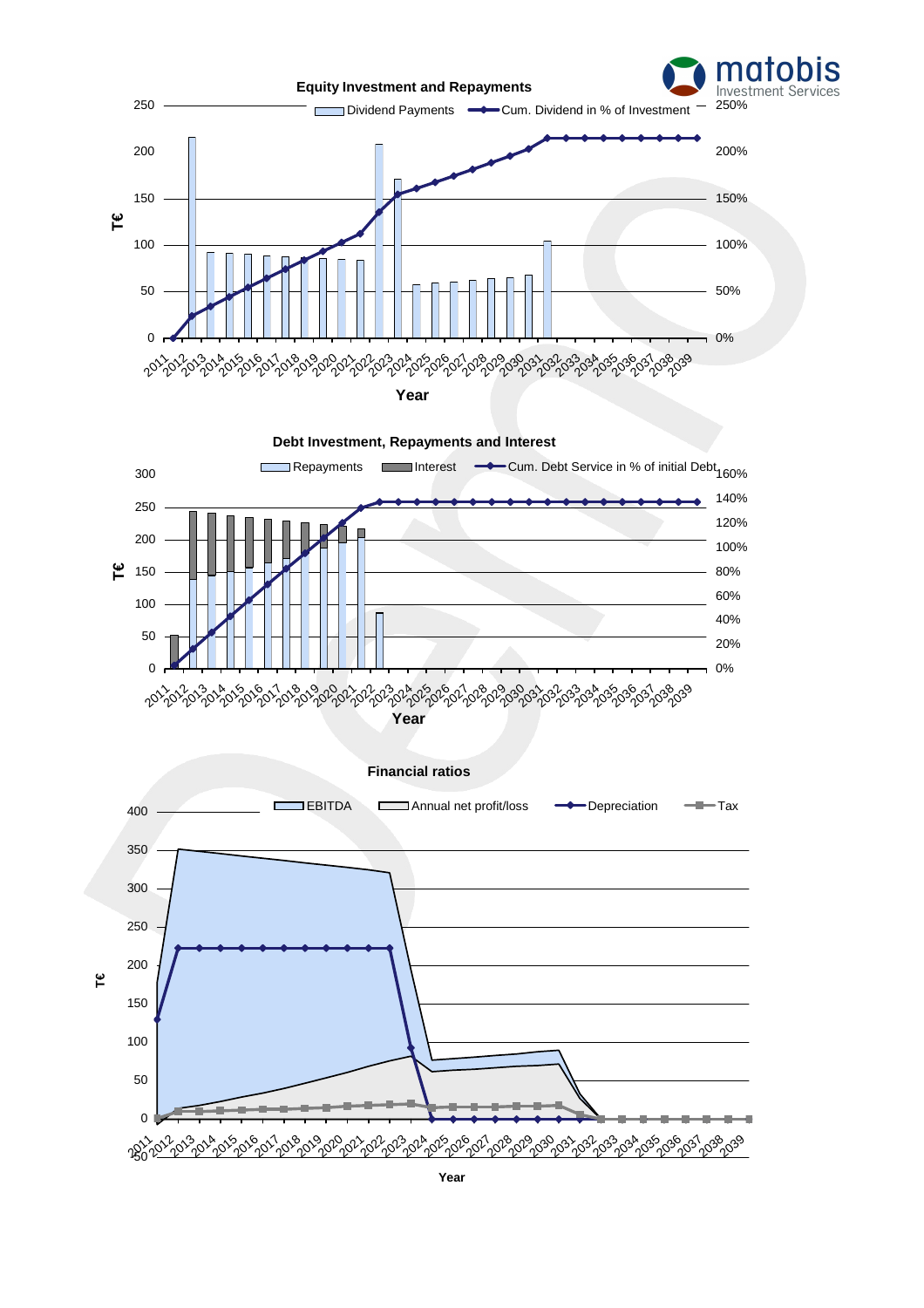

## **Cash Balance**

| Project     | Example PV 01           |
|-------------|-------------------------|
| Scenario    | Base scenario (P90/P50) |
| Last update | 5/2/2011                |

|                                        | <b>SUM</b> |                |                |           |                |           |                          |                |           |           |           |           |           |                          |                |
|----------------------------------------|------------|----------------|----------------|-----------|----------------|-----------|--------------------------|----------------|-----------|-----------|-----------|-----------|-----------|--------------------------|----------------|
| Financial year                         |            | $\overline{1}$ | $\overline{2}$ | 3         | $\overline{4}$ | 5         | 6                        | $\overline{7}$ | 8         | 9         | 10        | 11        | 12        | 13                       | 14             |
| Calendar year                          |            | 2011           | 2012           | 2013      | 2014           | 2015      | 2016                     | 2017           | 2018      | 2019      | 2020      | 2021      | 2022      | 2023                     | 2024           |
| <b>Revenues</b>                        |            |                |                |           |                |           |                          |                |           |           |           |           |           |                          |                |
| Net output [kWh]                       | 27,796,896 | 698,783        | 1,389,845      | 1,389,845 | 1,389,845      | 1,389,845 | 1,389,845                | 1,389,845      | 1,389,845 | 1,389,845 | 1,389,845 | 1,389,845 | 1,389,845 | 1,389,845                | 1,389,845      |
| FeedIn Tariff                          |            | 0.2857         | 0.2857         | 0.2857    | 0.2857         | 0.2857    | 0.2857                   | 0.2857         | 0.2857    | 0.2857    | 0.2857    | 0.2857    | 0.2857    | 0.1917                   | 0.1028         |
| Revenues (Scenario)                    | 5,778,421  | 199,642        | 395,093        | 393,118   | 391,152        | 389,196   | 387,250                  | 385,314        | 383,388   | 381,471   | 379,563   | 377,666   | 375,777   | 250,919                  | 133,859        |
| Interest Income from Liquidity         | 9,220      | $\sim$         | 1,238          | 60        | 100            | 140       | 180                      | 220            | 260       | 300       | 340       | 380       | 420       | 460                      | 500            |
| <b>Total revenues</b>                  | 5,787,641  | 199,642        | 396,331        | 393,178   | 391,252        | 389,337   | 387,431                  | 385,534        | 383,648   | 381,771   | 379,903   | 378,046   | 376,197   | 251,379                  | 134,359        |
| <b>Operating costs</b>                 |            |                |                |           |                |           |                          |                |           |           |           |           |           |                          |                |
| Lease costs                            |            |                |                |           |                |           | ÷,                       |                |           |           |           |           |           |                          |                |
| Consulting costs                       |            | $\sim$         | ٠              | $\sim$    |                | ٠         | $\overline{\phantom{a}}$ | $\sim$         |           | $\sim$    | ٠         | $\sim$    |           | $\sim$                   |                |
| Insurance                              | 72,881     | 1,493          | 3,029          | 3,090     | 3,152          | 3,215     | 3,279                    | 3,345          | 3,412     | 3,480     | 3,549     | 3,620     | 3,693     | 3,767                    | 3,842          |
| Maintenance                            | 508,368    | 9,408          | 19,221         | 19,745    | 20,283         | 20,837    | 21,405                   | 21,990         | 22,591    | 23,209    | 23,845    | 24,498    | 25,170    | 25,860                   | 26,570         |
| Own energy consumption                 |            | $\sim$         | $\sim$         | $\sim$    | $\sim$         | ٠         | $\overline{\phantom{a}}$ | $\sim$         |           | $\sim$    | $\sim$    | $\sim$    | $\sim$    | $\sim$                   | $\sim$         |
| <b>Other Costs</b>                     | 389,925    | 7,989          | 16,208         | 16,532    | 16,863         | 17,200    | 17,544                   | 17,895         | 18,253    | 18,618    | 18,990    | 19,370    | 19,757    | 20,152                   | 20,555         |
| Operation/Administrative Expenses      | 102,033    | 2,091          | 4,241          | 4,326     | 4,413          | 4,501     | 4,591                    | 4,683          | 4,776     | 4,872     | 4,969     | 5,069     | 5,170     | 5,273                    | 5,379          |
| <b>Total costs</b>                     | 1,073,207  | 20,981         | 42,700         | 43,693    | 44,710         | 45,752    | 46,819                   | 47,912         | 49,032    | 50,179    | 51.353    | 52.557    | 53,790    | 55,052                   | 56,346         |
| Decommissioning reserve account        |            | 2,011          | 6,011          | 10.011    | 14,011         | 18,011    | 22,011                   | 26,011         | 30,011    | 34.011    | 38.011    | 42.011    | 46,011    | 50.011                   | 54,011         |
| Debt service                           |            |                |                |           |                |           |                          |                |           |           |           |           |           |                          |                |
| Interest expenses                      | 679.026    | 53,253         | 105,302        | 96.543    | 87.742         | 78.566    | 68.994                   | 59.006         | 48.579    | 37.690    | 26,315    | 14.428    | 2.607     | ٠                        | $\sim$         |
| Repayments                             | 1,785,000  | $\sim$         | 139,670        | 145,130   | 151,318        | 157,814   | 164,666                  | 171,880        | 179.478   | 187,482   | 195,902   | 204,764   | 86,897    | ٠                        |                |
| Debt service                           | 2,464,026  | 53,253         | 244,972        | 241,673   | 239,060        | 236,380   | 233,660                  | 230,886        | 228,057   | 225,172   | 222,218   | 219,192   | 89,504    | $\overline{\phantom{a}}$ | $\blacksquare$ |
| Debt service Cover Ratio Senior (avg.) |            | 3.324          | 1.402          | 1.402     | 1.402          | 1.402     | 1.402                    | 1.402          | 1.402     | 1.402     | 1.402     | 1.402     | 3.386 NA  |                          | <b>NA</b>      |
| Debt service Cover Ratio Sub (avg.)    |            | <b>NA</b>      | <b>NA</b>      | <b>NA</b> | <b>NA</b>      | <b>NA</b> | <b>NA</b>                | <b>NA</b>      | <b>NA</b> | <b>NA</b> | <b>NA</b> | <b>NA</b> | <b>NA</b> | <b>NA</b>                | <b>NA</b>      |
| <b>Distribution</b>                    |            |                |                |           |                |           |                          |                |           |           |           |           |           |                          |                |
| Cash available for distributuion       | 1,146,326  | 121,758        | 92,468         | 87,141    | 82,091         | 77,014    | 71,920                   | 66,805         | 61,668    | 56,509    | 51,321    | 46,106    | 167,553   | 125,716                  | 8,402          |
| <b>Distribution payment</b>            | 1,946,548  | $\sim$         | 216,237        | 93,152    | 92,102         | 91.025    | 89,931                   | 88,816         | 87,679    | 86,520    | 85,332    | 84,117    | 209,564   | 171,727                  | 58,413         |
| Tax                                    |            |                |                |           |                |           |                          |                |           |           |           |           |           |                          |                |
| Depreciation                           | 2,685,000  | 130,521        | 223,750        | 223,750   | 223,750        | 223,750   | 223,750                  | 223,750        | 223,750   | 223,750   | 223,750   | 223,750   | 223,750   | 93,229                   | ×.             |
| Tax                                    | 303,860    | 1,640          | 10,180         | 10,660    | 11,380         | 12,180    | 13,020                   | 13,920         | 14,880    | 15,900    | 17,000    | 18,180    | 19,340    | 20,600                   | 15,600         |
| <b>Financial ratios</b>                |            |                |                |           |                |           |                          |                |           |           |           |           |           |                          |                |
| <b>EBITDA</b>                          | 4,705,214  | 178,661        | 352,394        | 349,425   | 346,442        | 343,444   | 340,431                  | 337,402        | 334,356   | 331,292   | 328,210   | 325,109   | 321,988   | 195,867                  | 77,513         |
| <b>EBIDA</b>                           | 4,401,354  | 177,021        | 342,214        | 338,765   | 335,062        | 331,264   | 327,411                  | 323,482        | 319,476   | 315,392   | 311,210   | 306,929   | 302,648   | 175,267                  | 61,913         |
| EBIT                                   | 2,020,214  | 48,141         | 128,644        | 125,675   | 122,692        | 119,694   | 116,681                  | 113,652        | 110,606   | 107,542   | 104,460   | 101,359   | 98,238    | 102,638                  | 77,513         |
| EBT                                    | 1,350,408  | (5, 112)       | 24,579         | 29,192    | 35,050         | 41.269    | 47,867                   | 54,866         | 62,287    | 70,152    | 78,485    | 87,311    | 96.051    | 103,098                  | 78,013         |
| Annual net profit/loss                 | 1,046,548  | (6, 752)       | 14,399         | 18.532    | 23.670         | 29.089    | 34.847                   | 40.946         | 47,407    | 54.252    | 61,485    | 69,131    | 76,711    | 82.498                   | 62,413         |

**Notes:**

**EBIT = Earning before interest and tax**

**EBT = Earning before tax**

**Annual P&L = Annual net profit/loss**